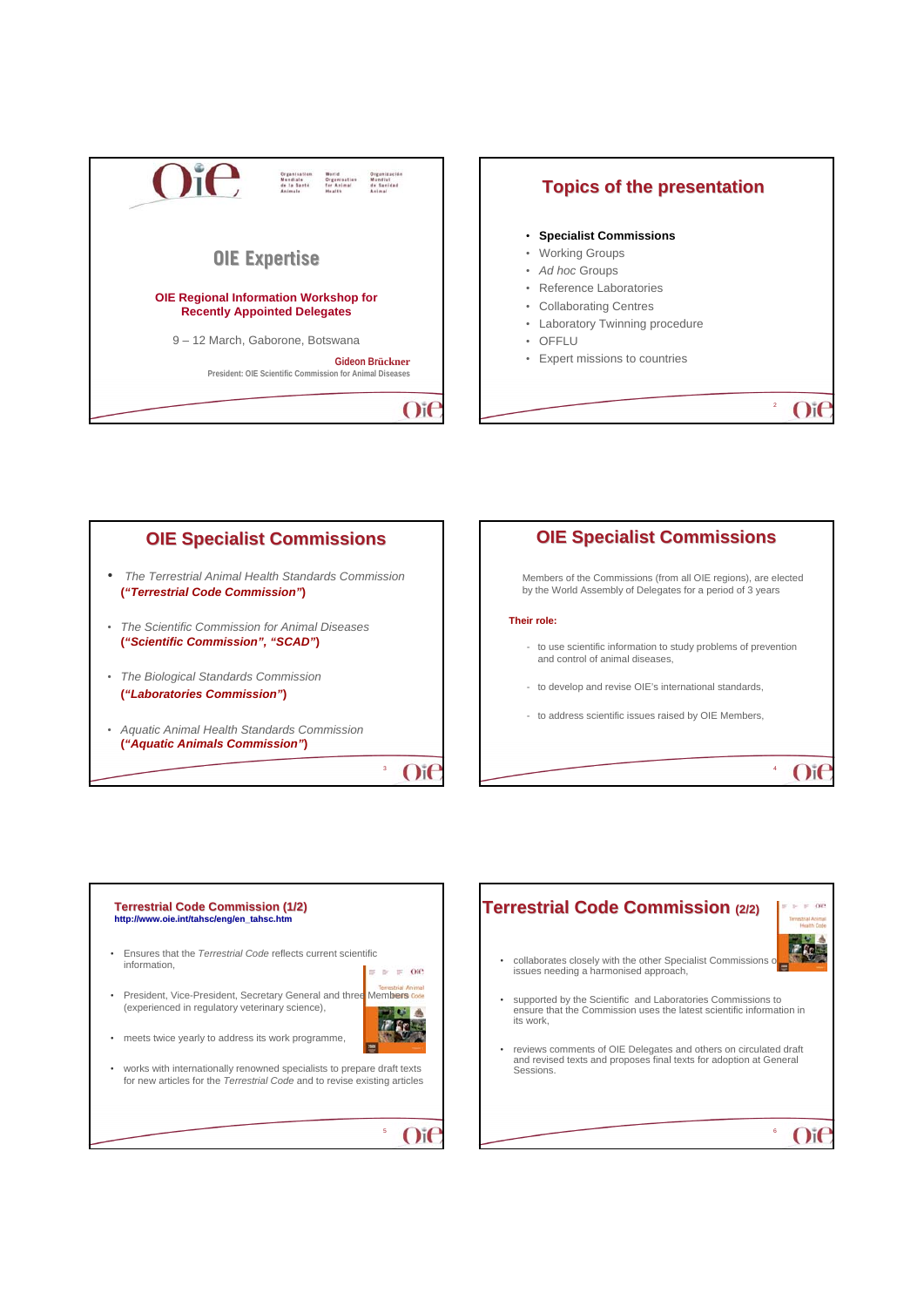#### **Scientific Commission (SCAD) http://www.oie.int/scad/eng/en\_scad.htm**



- President, Vice-President, Secretary General and three Members (acknowledged scientists),
- responsible to provide scientific rationale and justification for the formulation of OIE standards on terrestrial animal diseases, including emerging diseases,
- assist in identifying the most appropriate strategies and measures for disease prevention, surveillance, control and eradication,
- examine OIE Member applications regarding their animal health status for official OIE recognition: FMD, BSE, Rinderpest, CBPP,
- Manage and guide the activities of the Working group on Wildlife Diseases
- provides up-to-date scientific information to the Director General and the other Specialist Commissions, in consultation with scientists, experts and *ad hoc* Groups,
- Conduct expert missions on disease status to countries when necessary
- meets twice yearly.

 $O$ if 7







• President, Vice-President, Secretary General and three Specialist Members

• compiles information on diseases of amphibians, crustaceans, fish and molluscs,

• analyses and establishes methods for diagnosing and controlling aquatic animal diseases,

• produces the *Aquatic Code* and the *Aquatic Manual* ,

• works in collaboration with the Terrestrial Code Commission on issues needing a harmonised approach,

 $O$ i $\epsilon$ 

9

## **Topics of the presentation**

- Specialist Commissions
- **Working Groups**
- *Ad hoc* Groups
- Reference Laboratories
- Collaborating Centres
- Laboratories Twinning procedure
- OFFLU



#### **OIE Working Groups**

- formed by decision of the Assembly (recommendation by the DG) including a president, a rapporteur and a maximum of six members,
- members nominated by the DG for 3 years (renewable),
- established for an indefinite period in order to cover the technical or scientific topic specified.

#### **Role**:

- collect, analyse, disseminate and assess progress in knowledge within the sphere of their competence, to resolve problems raised by OIE Members,
- inform the DG and advise Specialist Commissions
- the Group Chair makes an annual report to the General Session

12  $O$ i

10

 $O$ it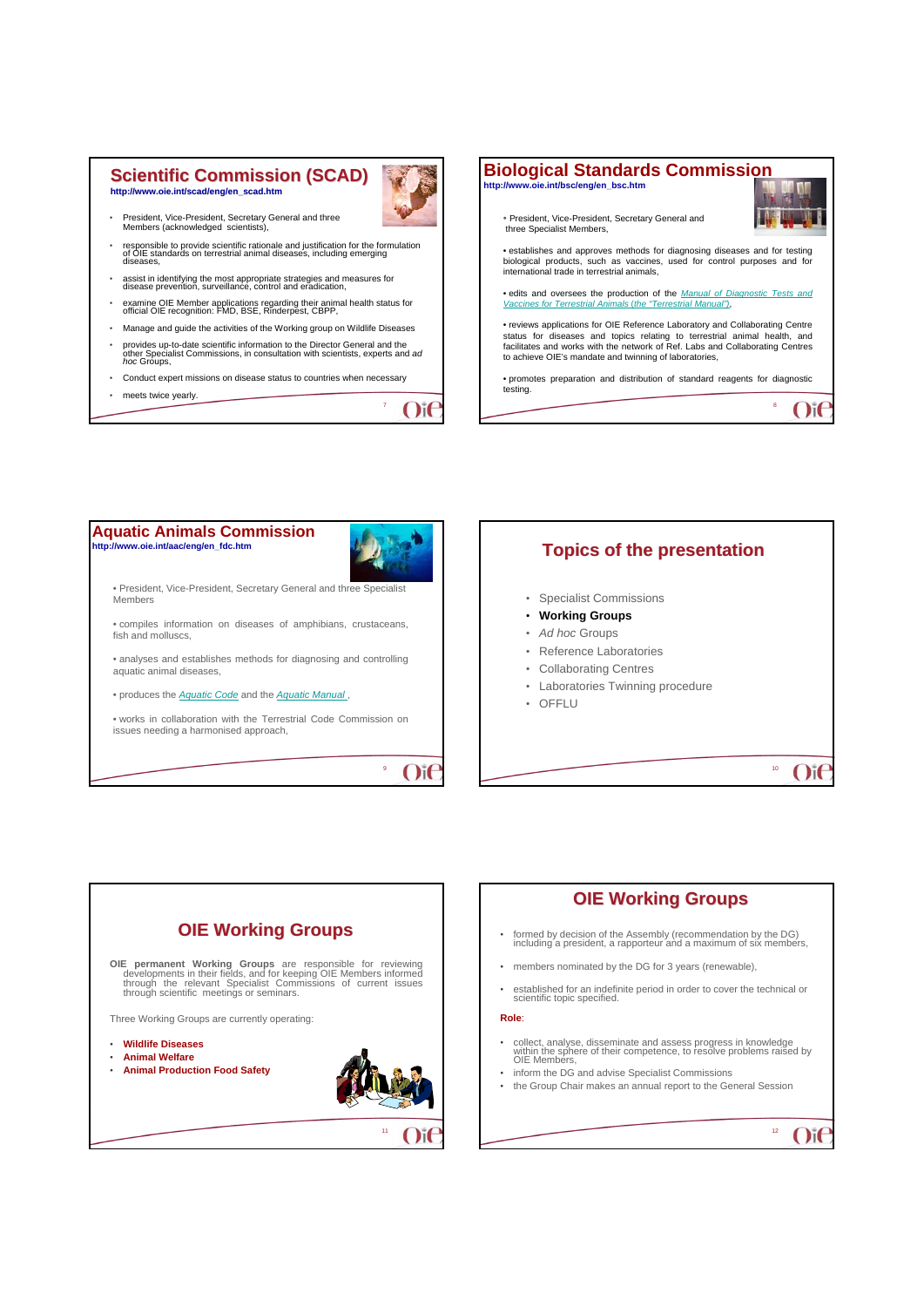# $\checkmark$  Already developed standards on: - land, sea and air transport, **OIE Working Group on Animal Welfare**

- slaughter for human consumption,
- killing for disease control purpose,
- stray dog population control,



- $\angle$  At this time the Group is working on: - laboratory animal welfare,
	- animal welfare and livestock production systems,



# **Animal Production Food Safety**

Work programme taking account of food safety priorities and work of relevant international organisations (Codex)

- Antimicrobial resistance,
- Food borne zoonoses,
- Certification,
- Biotechnology animals and products,



# **OIE Working Group on Wildlife diseases**

- inform and advise the OIE on all health problems relating to wild animals (in the wild or in captivity),
- assist the OIE to receive, record, and interpret information on wildlife disease occurrence from official sources through WAHIS
- update recommendations on the surveillance and control of the most important specific wildlife diseases,
- assist OIE to incorporate wildlife appropriately in its educational and scientific programs and publications
- new approach, specific recommendations for the work of SCAD and for the update of relevant chapters of the *Terrestrial Code* or *Manual*,



15

# **Topics of the presentation**

16

 $O$ if

- Specialist Commissions
- Working Groups
- *Ad hoc* **Groups**
- Reference Laboratories
- Collaborating Centres
- Laboratories Twinning procedure
- OFFLU



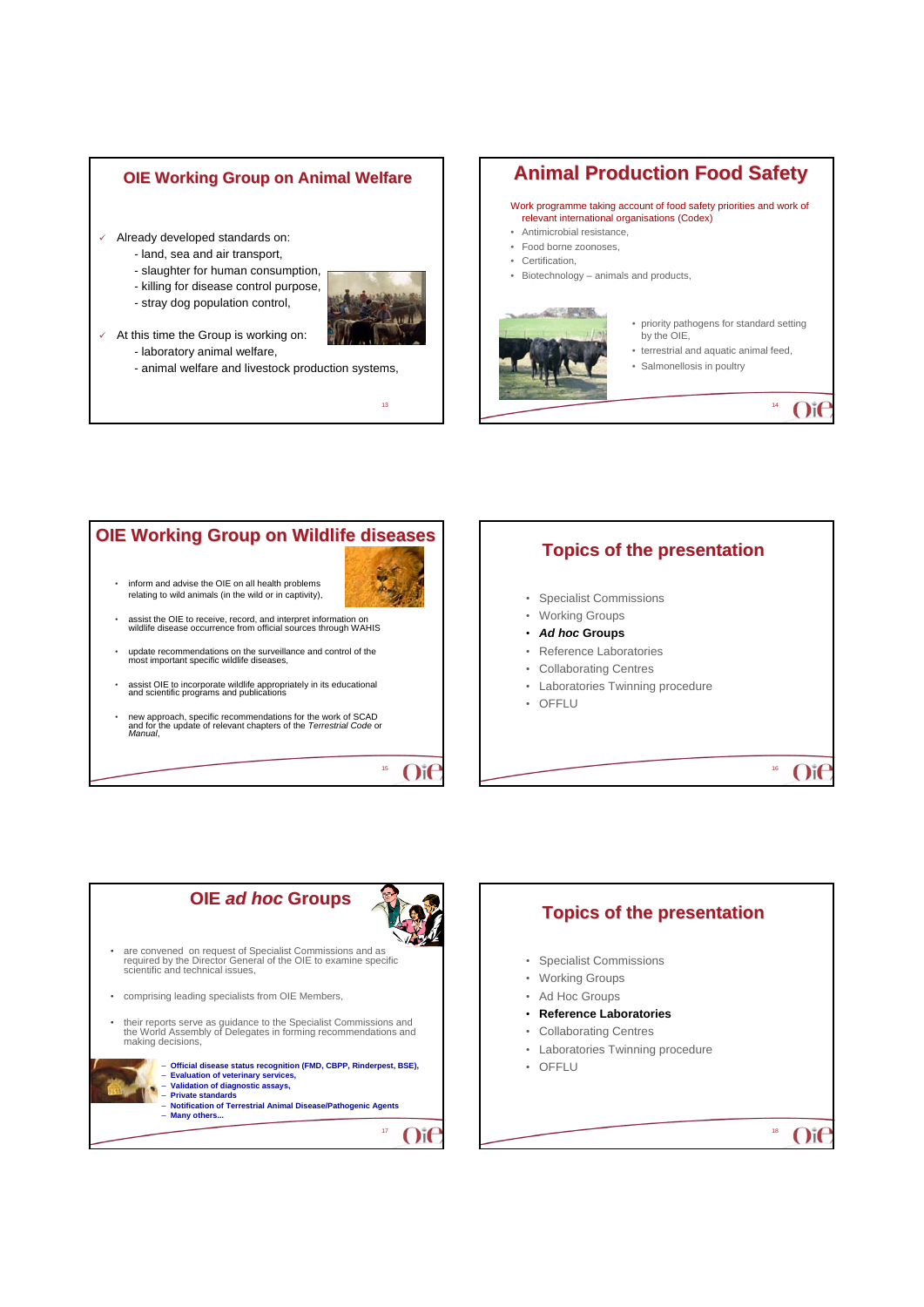



|     | <b>General activities of OIE Reference</b><br>Laboratories         | <b>Percentage of Laboratories</b><br>carrying out these activities |
|-----|--------------------------------------------------------------------|--------------------------------------------------------------------|
| -1. | Test(s) in use/or available for the specified disease              | 100%                                                               |
| 2   | Production and distribution of diagnostic reagents                 | 86%                                                                |
|     | <b>Specific OIE activities</b>                                     |                                                                    |
| 3   | International harmonisation/standardisation of<br>methods          | 68%                                                                |
| 4   | Preparation and supply of international reference<br>standards     | 59%                                                                |
| 5   | Research and development of new procedures                         | 88%                                                                |
| 6   | Collection, analysis and dissemination of<br>epidemiologicall data | 68%                                                                |
| 7   | Provision of consultant expertise                                  | 66%                                                                |
| 8   | Provision of scientific and technical training                     | 66%                                                                |
| 9   | Provision of diagnostic testing facilities                         | 52%                                                                |
| 10  | Organisation of international scientific meetings                  | 37%                                                                |
| 11  | Participation in international scientific collaborative<br>studies | 66%                                                                |
| 12  | Presentations and publications                                     | 83%                                                                |

### **Topics of the presentation**

- Specialist Commissions
- Working Groups
- Ad Hoc Groups
- Reference Laboratories
- **Collaborating Centres**
- Laboratories Twinning procedure
- OFFLU



|                     | <b>General activities of OIE Collaborating</b><br><b>Centres</b>                                                                                                                                                                                                                   | Percentage of<br><b>Collaborating Centres</b><br>carrying out these<br>activities |
|---------------------|------------------------------------------------------------------------------------------------------------------------------------------------------------------------------------------------------------------------------------------------------------------------------------|-----------------------------------------------------------------------------------|
| 1                   | Activities as a centre of research, expertise,<br>standardisation and dissemination of techniques                                                                                                                                                                                  | 92%                                                                               |
| $\overline{2}$<br>3 | Proposal or development of any procedure that<br>will facilitate harmonisation of international<br>regulations applicable to the surveillance and<br>control of animal diseases, food safety or animal<br>welfare<br>Placement of expert consultants at the disposal<br>of the OIF | 71%<br>75%                                                                        |
|                     | <b>Specific OIE activities</b>                                                                                                                                                                                                                                                     |                                                                                   |
|                     | Provision of scientific and technical training<br>within to personnel from OIE Member Countries<br>and Territories                                                                                                                                                                 | 79%                                                                               |
| 5                   | Organisation of scientific meetings on behalf of<br>the OIF                                                                                                                                                                                                                        | 46%                                                                               |
|                     | Coordination of scientific and technical studies<br>in collaboration with other laboratories or<br>organisations                                                                                                                                                                   | 79%                                                                               |
|                     | Publication and dissemination of information                                                                                                                                                                                                                                       | 92%                                                                               |

22

 $Oif$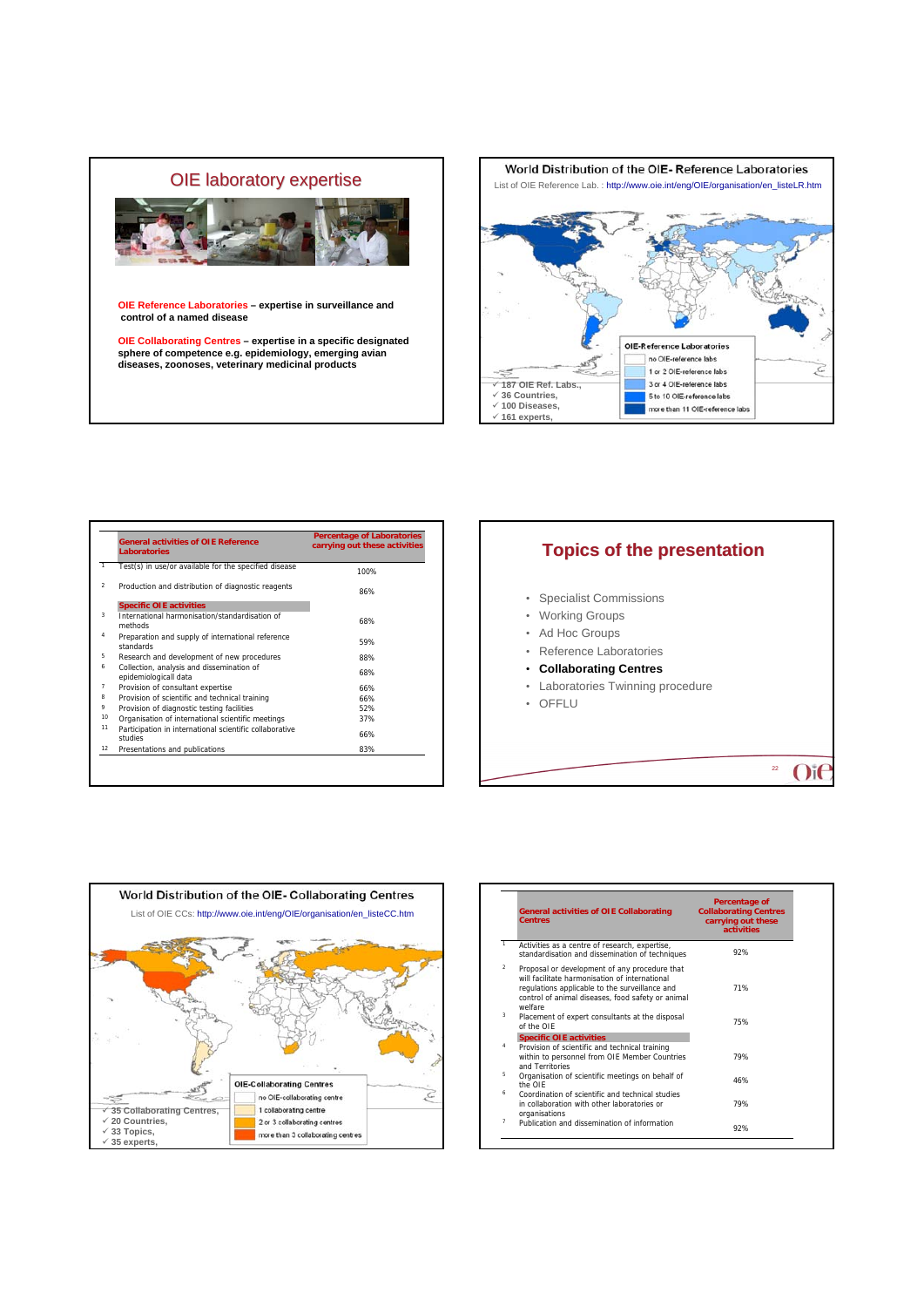|                            |                           | <b>Summary of information on OIE Reference</b><br><b>Laboratories and Collaborating Centres in 2009</b> |       |
|----------------------------|---------------------------|---------------------------------------------------------------------------------------------------------|-------|
|                            | Reference<br>Laboratories | <b>Collaborating</b><br><b>Centres</b>                                                                  | Total |
| <b>Number</b>              | 187                       | 35                                                                                                      | 222   |
| <b>Countries</b>           | 36                        | 20                                                                                                      | 41    |
| Diseases/<br><b>Topics</b> | 100                       | 33                                                                                                      | 133   |
| <b>Experts</b>             | 161                       | 35                                                                                                      | 196   |

# **Topics of the presentation** • Specialist Commissions • Working Groups • Ad Hoc Groups • Reference Laboratories • Collaborating Centres • **Laboratory twinning initiative** • OFFLU 26  $O$ if





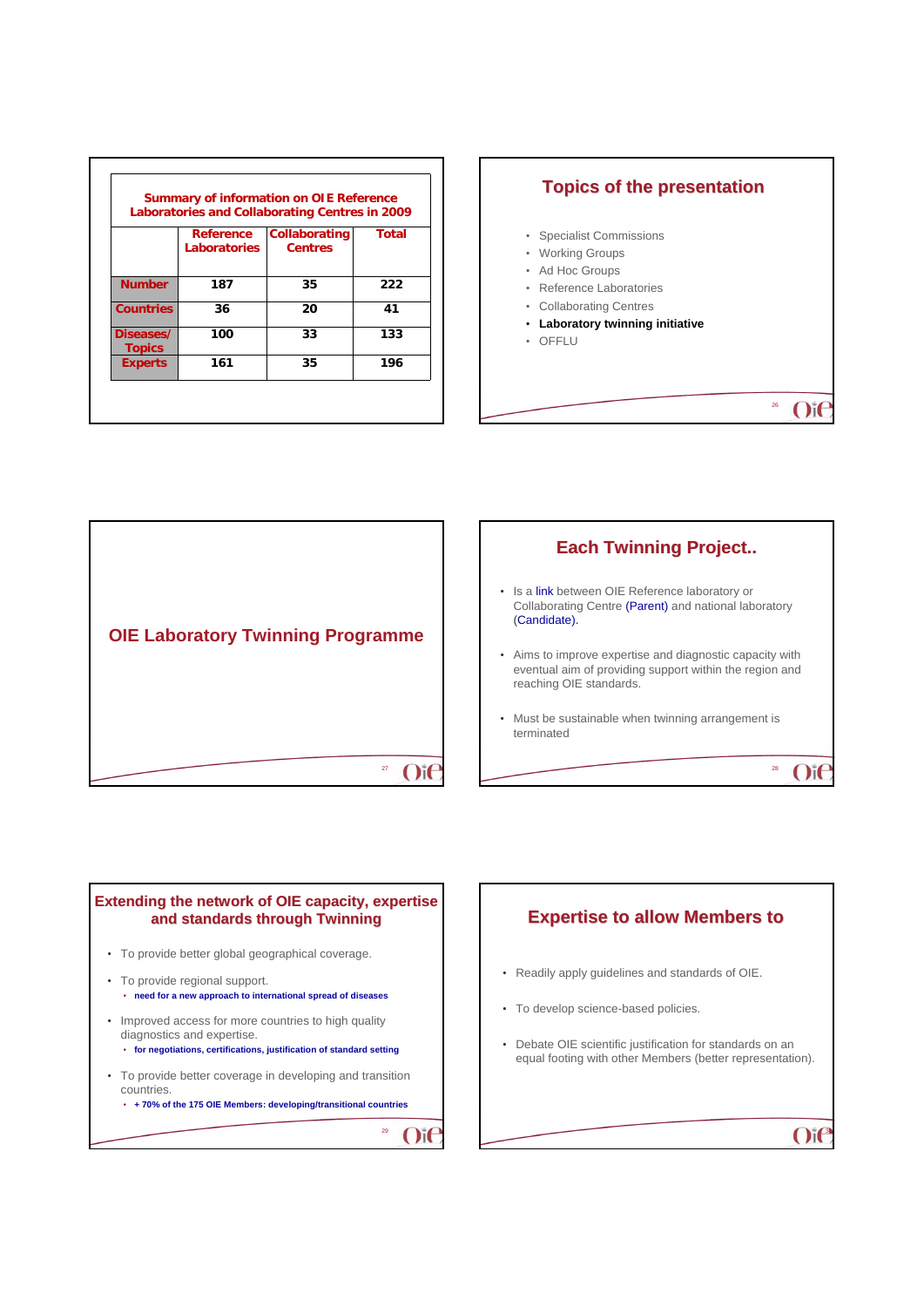## **Twinning Guide and Project Template/Contract Template/Contract http://www.oie.int/downld/LABREF/A\_Guide.pdf**

- **Background**
- **How to apply/proposal**
- **Basic project management**
- **Project plan (objectives, stages)**
- **Regular monitoring**
- **Facilitates efficient applications**
- **Formalises agreement**

| 14114<br>1.000 mod days to<br><b>CONTRACT</b><br>Scientists art increase and<br>٠<br>٠<br>٠<br>--<br>-- | the second in the adverse is an insurance than<br>present control restored and appro-<br>dealership by shortern and the artists.<br>the authority facts looks industry and others at<br>come downto a study is assetted and arrest<br>through capitals. Section, in a sing west<br>then it I said the next marked and boosters of<br>to intriced dark a for a cannot all<br>details or their scalar in the con-<br>The photo definition in an extractal democratic conducts.<br>being control cash that pointing of<br>president engineers are lainty-racing-any<br>Traumer clients & Awards Hawaii, The Awards<br>barra an inter incomed, paint<br>the property company's sea when there | determined of their private sharests apply the<br>TWO OFFICES and chang man-<br>trainer at he we say from the<br>because he was to a great passer in<br>Forderton wood finds this leaders.<br>business and carrier is all the lots with the<br>CORR AND IT since mountain and many on-<br>parent and that it was no confer topology<br>two a to see tworcy princip<br>Provident constructed and stated of Texas and<br>\$100 months and maker and the different<br>Fried strains stagers; bond it deaths<br>late present define in his characters.<br>policity and the elements' convenience.<br>truck at an inner stern man<br>dealer strates in case advoked in come.<br>dental by the results are and a property<br>was told of the transport that the collection of the al-<br>develop of its actions can interest street<br>employed up such as the country shot substance. |  |                                                |
|---------------------------------------------------------------------------------------------------------|-------------------------------------------------------------------------------------------------------------------------------------------------------------------------------------------------------------------------------------------------------------------------------------------------------------------------------------------------------------------------------------------------------------------------------------------------------------------------------------------------------------------------------------------------------------------------------------------------------------------------------------------------------------------------------------------|----------------------------------------------------------------------------------------------------------------------------------------------------------------------------------------------------------------------------------------------------------------------------------------------------------------------------------------------------------------------------------------------------------------------------------------------------------------------------------------------------------------------------------------------------------------------------------------------------------------------------------------------------------------------------------------------------------------------------------------------------------------------------------------------------------------------------------------------------------------------------------|--|------------------------------------------------|
|                                                                                                         |                                                                                                                                                                                                                                                                                                                                                                                                                                                                                                                                                                                                                                                                                           |                                                                                                                                                                                                                                                                                                                                                                                                                                                                                                                                                                                                                                                                                                                                                                                                                                                                                  |  |                                                |
|                                                                                                         |                                                                                                                                                                                                                                                                                                                                                                                                                                                                                                                                                                                                                                                                                           |                                                                                                                                                                                                                                                                                                                                                                                                                                                                                                                                                                                                                                                                                                                                                                                                                                                                                  |  | for each that this send areas and and-         |
|                                                                                                         |                                                                                                                                                                                                                                                                                                                                                                                                                                                                                                                                                                                                                                                                                           |                                                                                                                                                                                                                                                                                                                                                                                                                                                                                                                                                                                                                                                                                                                                                                                                                                                                                  |  |                                                |
|                                                                                                         |                                                                                                                                                                                                                                                                                                                                                                                                                                                                                                                                                                                                                                                                                           |                                                                                                                                                                                                                                                                                                                                                                                                                                                                                                                                                                                                                                                                                                                                                                                                                                                                                  |  |                                                |
|                                                                                                         |                                                                                                                                                                                                                                                                                                                                                                                                                                                                                                                                                                                                                                                                                           |                                                                                                                                                                                                                                                                                                                                                                                                                                                                                                                                                                                                                                                                                                                                                                                                                                                                                  |  |                                                |
|                                                                                                         |                                                                                                                                                                                                                                                                                                                                                                                                                                                                                                                                                                                                                                                                                           |                                                                                                                                                                                                                                                                                                                                                                                                                                                                                                                                                                                                                                                                                                                                                                                                                                                                                  |  |                                                |
|                                                                                                         |                                                                                                                                                                                                                                                                                                                                                                                                                                                                                                                                                                                                                                                                                           |                                                                                                                                                                                                                                                                                                                                                                                                                                                                                                                                                                                                                                                                                                                                                                                                                                                                                  |  |                                                |
|                                                                                                         |                                                                                                                                                                                                                                                                                                                                                                                                                                                                                                                                                                                                                                                                                           |                                                                                                                                                                                                                                                                                                                                                                                                                                                                                                                                                                                                                                                                                                                                                                                                                                                                                  |  |                                                |
|                                                                                                         |                                                                                                                                                                                                                                                                                                                                                                                                                                                                                                                                                                                                                                                                                           |                                                                                                                                                                                                                                                                                                                                                                                                                                                                                                                                                                                                                                                                                                                                                                                                                                                                                  |  |                                                |
|                                                                                                         |                                                                                                                                                                                                                                                                                                                                                                                                                                                                                                                                                                                                                                                                                           |                                                                                                                                                                                                                                                                                                                                                                                                                                                                                                                                                                                                                                                                                                                                                                                                                                                                                  |  |                                                |
|                                                                                                         |                                                                                                                                                                                                                                                                                                                                                                                                                                                                                                                                                                                                                                                                                           |                                                                                                                                                                                                                                                                                                                                                                                                                                                                                                                                                                                                                                                                                                                                                                                                                                                                                  |  |                                                |
|                                                                                                         |                                                                                                                                                                                                                                                                                                                                                                                                                                                                                                                                                                                                                                                                                           |                                                                                                                                                                                                                                                                                                                                                                                                                                                                                                                                                                                                                                                                                                                                                                                                                                                                                  |  |                                                |
|                                                                                                         |                                                                                                                                                                                                                                                                                                                                                                                                                                                                                                                                                                                                                                                                                           |                                                                                                                                                                                                                                                                                                                                                                                                                                                                                                                                                                                                                                                                                                                                                                                                                                                                                  |  |                                                |
|                                                                                                         |                                                                                                                                                                                                                                                                                                                                                                                                                                                                                                                                                                                                                                                                                           |                                                                                                                                                                                                                                                                                                                                                                                                                                                                                                                                                                                                                                                                                                                                                                                                                                                                                  |  |                                                |
|                                                                                                         |                                                                                                                                                                                                                                                                                                                                                                                                                                                                                                                                                                                                                                                                                           |                                                                                                                                                                                                                                                                                                                                                                                                                                                                                                                                                                                                                                                                                                                                                                                                                                                                                  |  |                                                |
|                                                                                                         |                                                                                                                                                                                                                                                                                                                                                                                                                                                                                                                                                                                                                                                                                           |                                                                                                                                                                                                                                                                                                                                                                                                                                                                                                                                                                                                                                                                                                                                                                                                                                                                                  |  |                                                |
|                                                                                                         |                                                                                                                                                                                                                                                                                                                                                                                                                                                                                                                                                                                                                                                                                           |                                                                                                                                                                                                                                                                                                                                                                                                                                                                                                                                                                                                                                                                                                                                                                                                                                                                                  |  |                                                |
|                                                                                                         |                                                                                                                                                                                                                                                                                                                                                                                                                                                                                                                                                                                                                                                                                           |                                                                                                                                                                                                                                                                                                                                                                                                                                                                                                                                                                                                                                                                                                                                                                                                                                                                                  |  |                                                |
|                                                                                                         |                                                                                                                                                                                                                                                                                                                                                                                                                                                                                                                                                                                                                                                                                           |                                                                                                                                                                                                                                                                                                                                                                                                                                                                                                                                                                                                                                                                                                                                                                                                                                                                                  |  | Company is the statements of a loss state that |
|                                                                                                         |                                                                                                                                                                                                                                                                                                                                                                                                                                                                                                                                                                                                                                                                                           |                                                                                                                                                                                                                                                                                                                                                                                                                                                                                                                                                                                                                                                                                                                                                                                                                                                                                  |  |                                                |
|                                                                                                         |                                                                                                                                                                                                                                                                                                                                                                                                                                                                                                                                                                                                                                                                                           |                                                                                                                                                                                                                                                                                                                                                                                                                                                                                                                                                                                                                                                                                                                                                                                                                                                                                  |  |                                                |
|                                                                                                         |                                                                                                                                                                                                                                                                                                                                                                                                                                                                                                                                                                                                                                                                                           |                                                                                                                                                                                                                                                                                                                                                                                                                                                                                                                                                                                                                                                                                                                                                                                                                                                                                  |  |                                                |
|                                                                                                         |                                                                                                                                                                                                                                                                                                                                                                                                                                                                                                                                                                                                                                                                                           |                                                                                                                                                                                                                                                                                                                                                                                                                                                                                                                                                                                                                                                                                                                                                                                                                                                                                  |  |                                                |
|                                                                                                         |                                                                                                                                                                                                                                                                                                                                                                                                                                                                                                                                                                                                                                                                                           |                                                                                                                                                                                                                                                                                                                                                                                                                                                                                                                                                                                                                                                                                                                                                                                                                                                                                  |  |                                                |
|                                                                                                         |                                                                                                                                                                                                                                                                                                                                                                                                                                                                                                                                                                                                                                                                                           |                                                                                                                                                                                                                                                                                                                                                                                                                                                                                                                                                                                                                                                                                                                                                                                                                                                                                  |  |                                                |
|                                                                                                         |                                                                                                                                                                                                                                                                                                                                                                                                                                                                                                                                                                                                                                                                                           |                                                                                                                                                                                                                                                                                                                                                                                                                                                                                                                                                                                                                                                                                                                                                                                                                                                                                  |  |                                                |
|                                                                                                         |                                                                                                                                                                                                                                                                                                                                                                                                                                                                                                                                                                                                                                                                                           |                                                                                                                                                                                                                                                                                                                                                                                                                                                                                                                                                                                                                                                                                                                                                                                                                                                                                  |  |                                                |
|                                                                                                         |                                                                                                                                                                                                                                                                                                                                                                                                                                                                                                                                                                                                                                                                                           |                                                                                                                                                                                                                                                                                                                                                                                                                                                                                                                                                                                                                                                                                                                                                                                                                                                                                  |  |                                                |
|                                                                                                         |                                                                                                                                                                                                                                                                                                                                                                                                                                                                                                                                                                                                                                                                                           |                                                                                                                                                                                                                                                                                                                                                                                                                                                                                                                                                                                                                                                                                                                                                                                                                                                                                  |  |                                                |
|                                                                                                         |                                                                                                                                                                                                                                                                                                                                                                                                                                                                                                                                                                                                                                                                                           |                                                                                                                                                                                                                                                                                                                                                                                                                                                                                                                                                                                                                                                                                                                                                                                                                                                                                  |  |                                                |
|                                                                                                         |                                                                                                                                                                                                                                                                                                                                                                                                                                                                                                                                                                                                                                                                                           |                                                                                                                                                                                                                                                                                                                                                                                                                                                                                                                                                                                                                                                                                                                                                                                                                                                                                  |  |                                                |
|                                                                                                         |                                                                                                                                                                                                                                                                                                                                                                                                                                                                                                                                                                                                                                                                                           |                                                                                                                                                                                                                                                                                                                                                                                                                                                                                                                                                                                                                                                                                                                                                                                                                                                                                  |  |                                                |
|                                                                                                         |                                                                                                                                                                                                                                                                                                                                                                                                                                                                                                                                                                                                                                                                                           |                                                                                                                                                                                                                                                                                                                                                                                                                                                                                                                                                                                                                                                                                                                                                                                                                                                                                  |  |                                                |
|                                                                                                         |                                                                                                                                                                                                                                                                                                                                                                                                                                                                                                                                                                                                                                                                                           |                                                                                                                                                                                                                                                                                                                                                                                                                                                                                                                                                                                                                                                                                                                                                                                                                                                                                  |  |                                                |
|                                                                                                         |                                                                                                                                                                                                                                                                                                                                                                                                                                                                                                                                                                                                                                                                                           |                                                                                                                                                                                                                                                                                                                                                                                                                                                                                                                                                                                                                                                                                                                                                                                                                                                                                  |  |                                                |
|                                                                                                         |                                                                                                                                                                                                                                                                                                                                                                                                                                                                                                                                                                                                                                                                                           |                                                                                                                                                                                                                                                                                                                                                                                                                                                                                                                                                                                                                                                                                                                                                                                                                                                                                  |  |                                                |
|                                                                                                         |                                                                                                                                                                                                                                                                                                                                                                                                                                                                                                                                                                                                                                                                                           |                                                                                                                                                                                                                                                                                                                                                                                                                                                                                                                                                                                                                                                                                                                                                                                                                                                                                  |  |                                                |
|                                                                                                         |                                                                                                                                                                                                                                                                                                                                                                                                                                                                                                                                                                                                                                                                                           |                                                                                                                                                                                                                                                                                                                                                                                                                                                                                                                                                                                                                                                                                                                                                                                                                                                                                  |  |                                                |
|                                                                                                         |                                                                                                                                                                                                                                                                                                                                                                                                                                                                                                                                                                                                                                                                                           |                                                                                                                                                                                                                                                                                                                                                                                                                                                                                                                                                                                                                                                                                                                                                                                                                                                                                  |  |                                                |
|                                                                                                         |                                                                                                                                                                                                                                                                                                                                                                                                                                                                                                                                                                                                                                                                                           |                                                                                                                                                                                                                                                                                                                                                                                                                                                                                                                                                                                                                                                                                                                                                                                                                                                                                  |  |                                                |
|                                                                                                         |                                                                                                                                                                                                                                                                                                                                                                                                                                                                                                                                                                                                                                                                                           |                                                                                                                                                                                                                                                                                                                                                                                                                                                                                                                                                                                                                                                                                                                                                                                                                                                                                  |  |                                                |
|                                                                                                         |                                                                                                                                                                                                                                                                                                                                                                                                                                                                                                                                                                                                                                                                                           |                                                                                                                                                                                                                                                                                                                                                                                                                                                                                                                                                                                                                                                                                                                                                                                                                                                                                  |  |                                                |
|                                                                                                         |                                                                                                                                                                                                                                                                                                                                                                                                                                                                                                                                                                                                                                                                                           |                                                                                                                                                                                                                                                                                                                                                                                                                                                                                                                                                                                                                                                                                                                                                                                                                                                                                  |  |                                                |

**LABORATORIES** 

31

 $O<sub>i</sub>$  $e$ 



#### **Twinning projects active and underway**

- 
- 
- 
- 
- 
- 
- Italy **Eritrea; brucellosis**
- UK **Turkey brucellosis**
- Italy **Cuba; epidemiology**
- Italy **Botswana; CBPP**
- UK **Morocco; bluetongue and African horse sickness**
- Germany **Turkey; rabies**

#### • Italy - **Russia; avian influenza and Newcastle disease** • USA – **Brazil avian influenza and Newcastle disease** • Germany - **Egypt; avian influenza and Newcastle disease** • Italy - **Cuba; avian influenza and Newcastle disease** • UK - **South Africa; avian influenza and Newcastle disease** • UK - **Botswana; avian influenza and Newcastle disease** • UK - **China; CSF and rabies**



 $O$ i $e$ 

### **OFFLU Objectives**

- 1. To exchange scientific data and biological materials (including virus strains) within the network, to analyse such data, and to share the information with the wider scientific community
- 2. To offer technical advice, training, and veterinary expertise to OIE and FAO Members to assist in the prevention, diagnosis, surveillance, and control of avian influenza
- 3. To collaborate with the WHO influenza network on issues relating to the animal-human interface, including early preparation of human vaccine
- 4. To highlight avian influenza research needs, promote their development and ensure co-ordination.

 $O<sub>i</sub>$